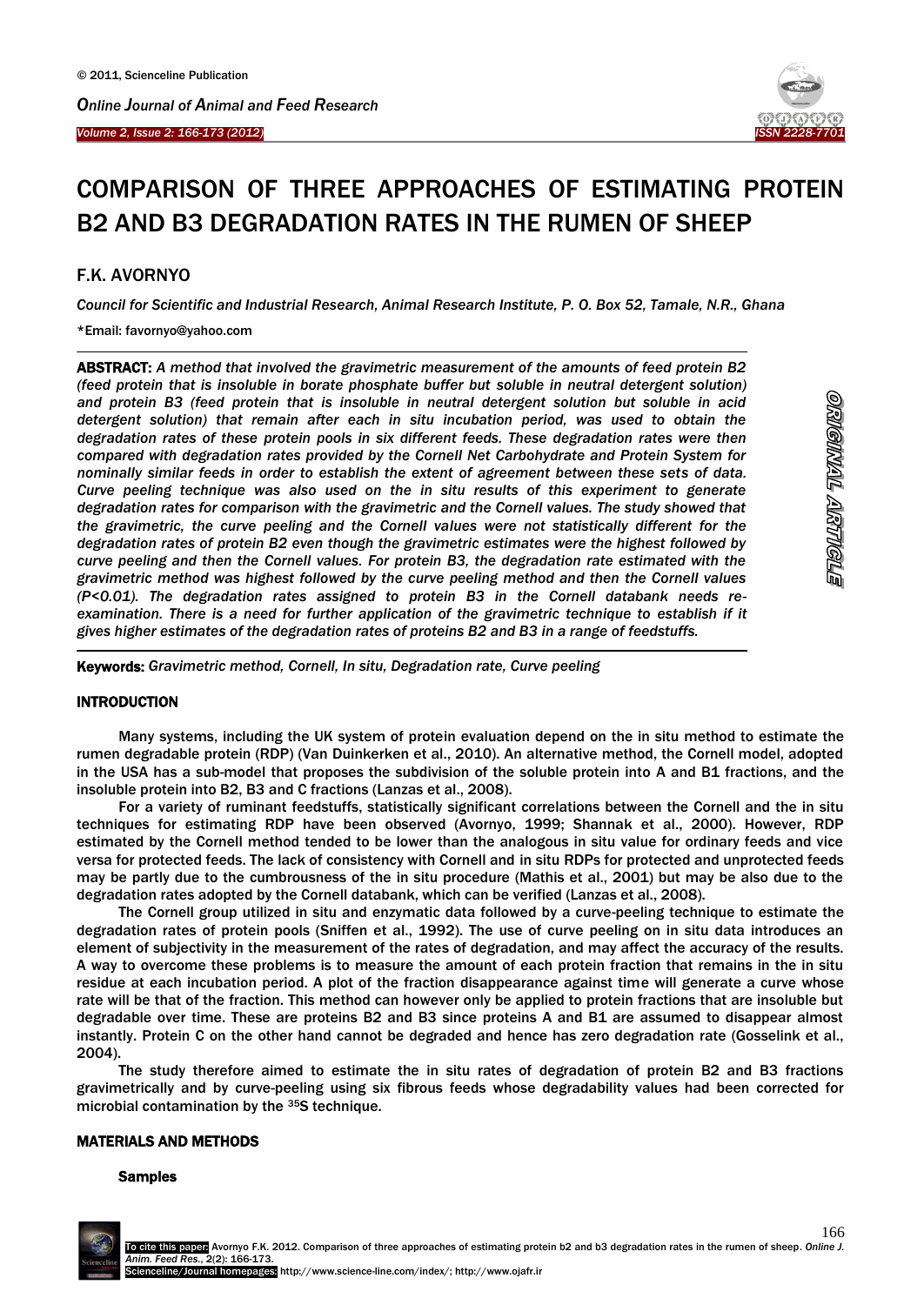The samples analyzed in this experiment were the original samples and the in situ residues of dried lucerne (DL; code D 1576, commercial product), maize silage (MS; code D 1578, variety Hudson from a private farm, not wilted, clamp; additive: Bibby maize sil.), peahaulm silage (PHS; code D 1582, from IGER, Aberystwyth, UK), fermented whole crop wheat (FWCW; code D 1583, variety Riband, clamp with additives: salts and inoculants, from Cambridge University Dairy Unit, UK) and two grass silages (Cambridge University Dairy Unit grass silage (DUGS; code D 1579, perennial rye grass wilted, clamp) and a private farm grass silage (PFGS; code D 1580, mainly perennial rye grass, wilted, tower silage, no additive)).

## Feed Analyses

*The Cornell method:* Samples of DL, MS, PHS, FWCW, DUGS and PFGS were taken. The wet samples among them were first oven-dried at 550C to steady state. Then all the samples were milled through a 1 mm sieve and analyzed in triplicate. The Cornell fractions were determined with the method proposed by Licitra et al. (1996).

*The in situ method:* A corresponding in situ experiment was carried out on DL, MS, PHS, FWCW, DUGS and PFGS to estimate the degradation rates of proteins B2 and B3. The method provided by the AFRC Technical Committee (1992) for estimating protein loss from in situ bags was followed. Monofilament polyester bag (20 x 9 cm) with a pore size of 41  $\mu$  was used. Each bag contained approximately 5 g dry matter of sample.

*Ruminal infusion of <sup>35</sup>S:* A stock solution with a concentration of 20  $\mu$ Ci/ml (<sup>35</sup>S in the form of Na<sub>2</sub>35O<sub>4</sub>) containing 100  $\mu$ g/ml anhydrous Na<sub>2</sub>SO<sub>4</sub> was made. Some of the stock solution was further diluted with water in a large bottle to supply 190  $\mu$ Ci/sheep/day. Dosing of sheep with the 190  $\mu$ Ci of <sup>35</sup>S was continuous at 480 ml of water per sheep per day through tubes with the help of a peristaltic pump. Microbial protein formed in the rumen of sheep was marked with <sup>35</sup>S by the continuous intra-ruminal infusion of Na<sub>2</sub><sup>35</sup>SO<sub>4</sub> for a total of two periods of 14 days each. The method used to obtain solid-associated microbes was originally reported by Whitehouse et al., (1994).

*The incubation procedure:* Two bags were staggered on each semi-rigid stalk and wetted before placing in the rumen of sheep. Bags were inserted simultaneously into all three sheep. Incubation times were 0, 2, 5, 8, 16, 24, 48 and 72 h. Zero hour disappearance values were obtained by subjecting duplicate bags containing sample material to 24 min of machine washing with the continuous flow of cold water. There were six replicates (3 sheep x 2 trials) of each feed for each incubation time. When removed, the bags were machine-washed and rinsed with cold water in a wash cycle similar to the zero hour determinations. Bags containing the feed residues were then stored frozen at -20<sup>o</sup>C followed by freeze drying. All residues, in bags, prior to analysis were vacuum-dried at 70<sup>o</sup>C for 1h. On drying, the bags were placed in a dessicator and weighed. After weighing, the samples were allowed to airequilibrate before grinding to 1 mm to ensure homogeneity, and analyzed for dry matter by the Association of Official Analytical Chemists (AOAC) method, crude protein (Kjeldahl) and microbial contamination.

*<sup>35</sup>S:NAN ratio:* Estimation of the extent of microbial contamination of in situ bag residues used a method similar to that described by Mathers and Aitchison (1981). The 35S:N (disintegrations/min per mg N) was computed for both microbe and residue. The proportion of microbial N in residual N was calculated as: <sup>35</sup>S:N (residue)/<sup>35</sup>S:N (microbial).

## The Gravimetric Method

*Protein B2 pool by the gravimetric method:* Estimation of the protein B2 pool by the gravimetric method was done on zero h in situ residues. About 0.3 g of zero h residues were boiled in neutral detergent (ND) solution following the recommended method of Licitra et al. (1996) for the estimation of the neutral detergent insoluble protein (NDIP) content of a feed. The pool size of protein B2 was estimated using the following equation:

 $PB20 h$  residue  $(g) = CP0 h$  residue  $(g)$  - NDIP0 h residue  $(g)$ , (1)

where:

PB2<sub>0</sub> h residue was the estimated protein B2 content of the feed, by the gravimetric method.

CP<sub>0</sub> h residue was the crude protein content of the zero h residue, and

NDIP<sub>0</sub> h residue was the neutral detergent insoluble protein content of the zero h residue.

*Degradation rate of protein B2:* About 0.3 g samples of in situ residues, of known CP concentrations, obtained at the various incubation times were boiled separately in neutral detergent solution to dissolve any remaining protein B2. In terms of equation, the amount of protein B2 remaining in the in situ residue at any incubation time was given by:

 $PB2_{residue} (g) = CP_{residue} (g) - NDIP_{residue} (g) - MN_{residueNDS} (g),$  (2) where:

PB2residue was the protein B2 remaining in the residue,

CPresidue was the protein content of the residue,

NDIPresidue was the neutral detergent insoluble protein content of the residue, and

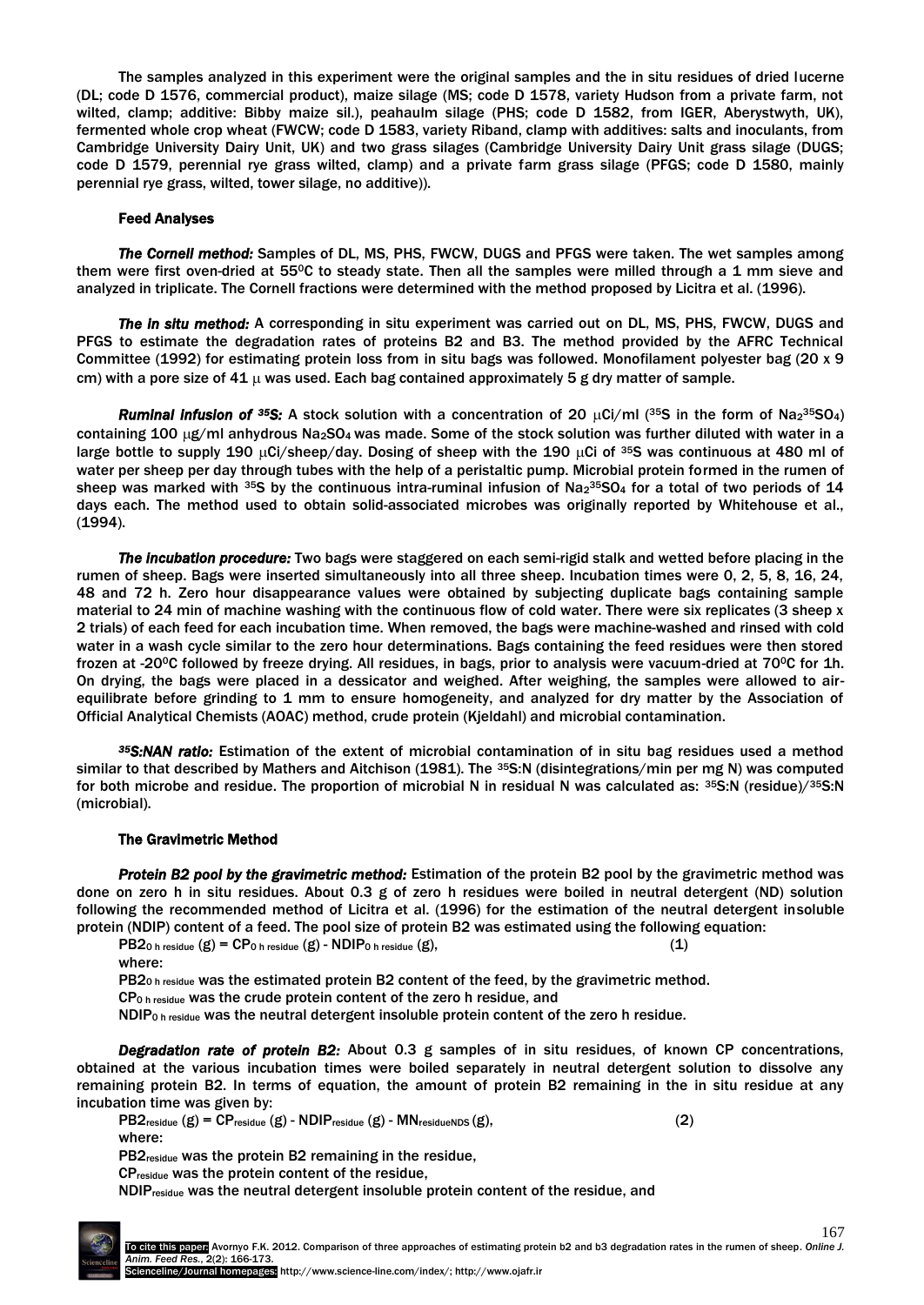MN<sub>residueNDS</sub> was the microbial protein solubilized by the ND method, which was found to be 0.975 of the microbial protein associated with the residue (Avornyo, 1999).

The protein B2 disappearing at any incubation period was given by:

 $PB2<sub>lost</sub>(g) = PB2<sub>feed</sub>(g) - PB2<sub>residue</sub>(g),$ (3) where:

PB2lost was the protein B2 lost during the incubation,

PB2feed was the protein B2 content of the original feed before incubation, determined by the Cornell chemical analysis, and

PB2residue was the protein B2 remaining in the residue.

*Protein B3 pool by the gravimetric method:* Estimation of the size of protein B3 by the gravimetric method was done on the zero h in situ residues. About 1 g samples of the zero h residues were boiled in acid detergent (AD) solution using the procedure described by Licitra et al. (1996) for the estimation of acid detergent insoluble protein (ADIP). The amount of protein B3 was given by:

 $PB30 h$  residue  $(g)$  = NDIP<sub>0</sub> h residue  $(g)$  - ADIP<sub>0</sub> h residue  $(g)$ , (4)

where: PB3<sub>0</sub> h residue was the estimated protein B3 content of the feed, by the gravimetric method.

NDIP<sub>0</sub> h residue was the neutral detergent insoluble protein content of the zero h residue.

ADIP<sub>0</sub> h residue was the acid detergent insoluble protein content of the zero h residue.

*Degradation rate of protein B3:* About 1 g residue samples obtained at all the incubation time points were boiled individually in acid detergent solution and the indigestible protein C content estimated. In terms of equation, the amount of protein B3 remaining in the in situ residue at any incubation time was given by:

 $PB3$ residue  $(g)$  = NDIPresidue  $(g)$  - ADIPresidue  $(g)$  - MNresidueNDI  $(g)$ , (5)

where:

PB3residue was the protein B3 remaining in the residue,

NDIPresidue was the neutral detergent insoluble protein content of the residue,

ADIPresidue was the acid detergent insoluble protein content of the residue, and

MN<sub>residueNDI</sub> was the microbial protein insoluble in the ND method, that is, 0.025 of the microbial protein associated with the residue.

The protein B3 disappearing at any incubation period was given by:

 $PB3<sub>lost</sub>(g) = PB3<sub>feed</sub>(g) - PB3<sub>residue</sub>(g),$  (6) where:

PB3<sub>lost</sub> was the protein B3 lost during incubation.

PB3feed was the protein B3 content of the original feed before incubation, determined by the Cornell chemical analysis, and

PB3residue was the protein B3 remaining in the residue.

*Curve peeling:* The curve peeling technique described by Nocek and English (1986) was employed. The equation for describing the constants of each linear component of the curve was:

 $R = -kt + R_0 \tag{7}$ 

where:

R was the natural logarithm of percent available protein of the feed protein that is present in the residue at time t,

k was the degradation rate constant of the protein fraction,

t was the incubation time,

R<sub>0</sub> was the natural logarithm of percent available protein of the feed protein that is present at incubation time zero.

# Calculations and statistical analyses

The cumulative disappearance of each feed protein B2 and B3 fractions were regressed against time.

Two-way Analysis of Variance (ANOVA) was used to remove the effect due to feed (block) and compare the means due to the method (treatment) of estimating the feed protein fraction. The GLM procedure of SAS (1990) was used to compare the means from the degradation rate data.

# RESULTS

# The disappearance curves

Feed protein fraction disappearance after correcting for microbial contamination by <sup>35</sup>S is shown in Figures 1 and 2. Information is given on those fractions in which a regression of their disappearance on time was statistically significant. Protein B2 loss at zero hour incubation ranged from 0.17 in FWCW to 0.69 of total protein B2 in MS (Figure 1b). As incubation progressed, the cumulative fractional protein B2 degradation tended to exceed unity. A slow protein B2 disappearance was observed for PHS.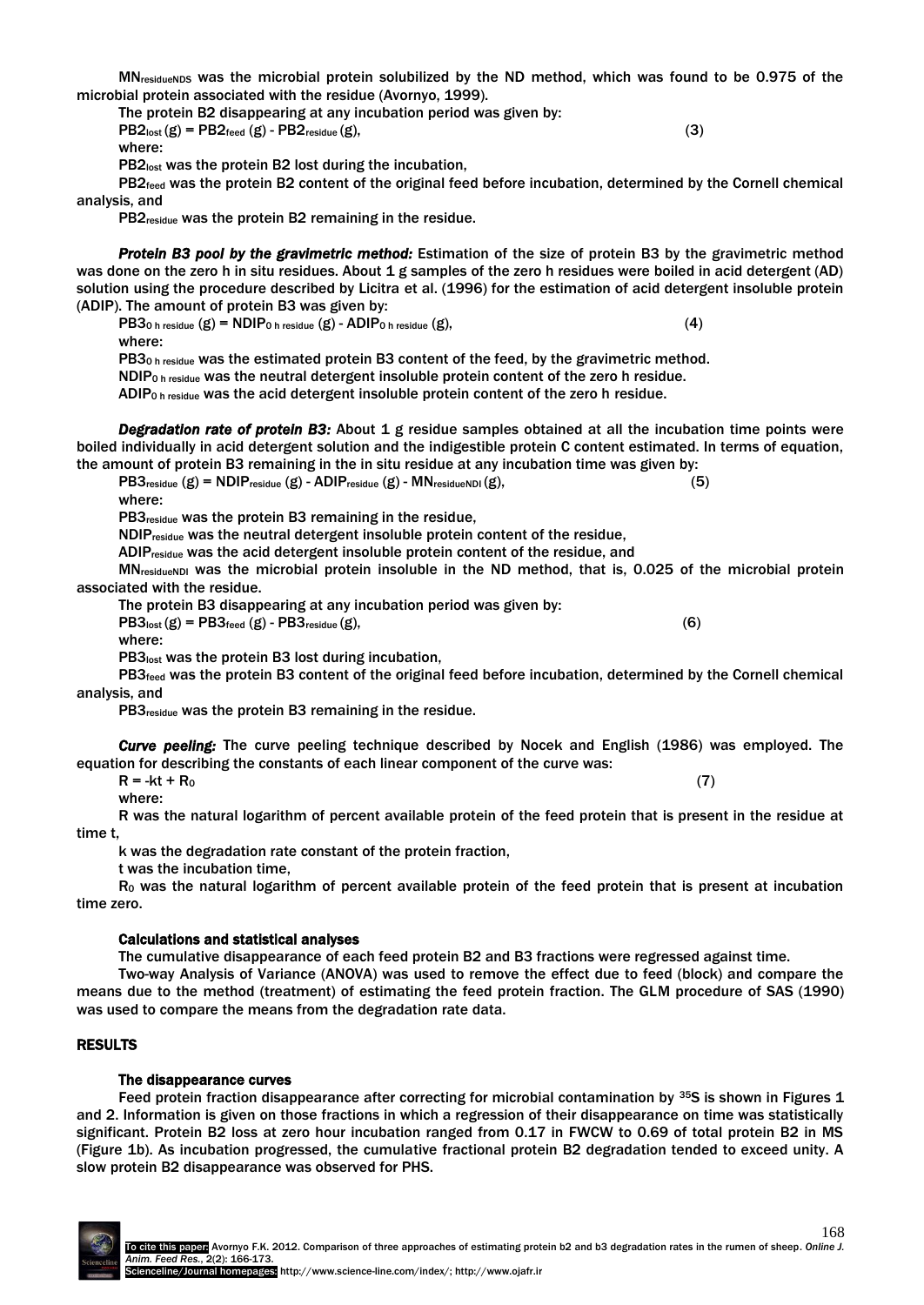

Figure 1a - Protein B2 disappearance in peahaulm silage (PHS) and fermented whole crop wheat (FWCW) after correction for microbial contamination of in situ residues by the <sup>35</sup>S technique



Incubation time (h)

Figure 1b - Protein B2 disappearance in maize silage (MS) and private farm grass silage (PFGS) after correction for microbial contamination of in situ residues by the <sup>35</sup>S technique



Figure 2a. Protein B3 disappearance in dried lucerne (DL) and peahaulm silage (PHS) after correction for microbial contamination of in situ residues by the <sup>35</sup>S technique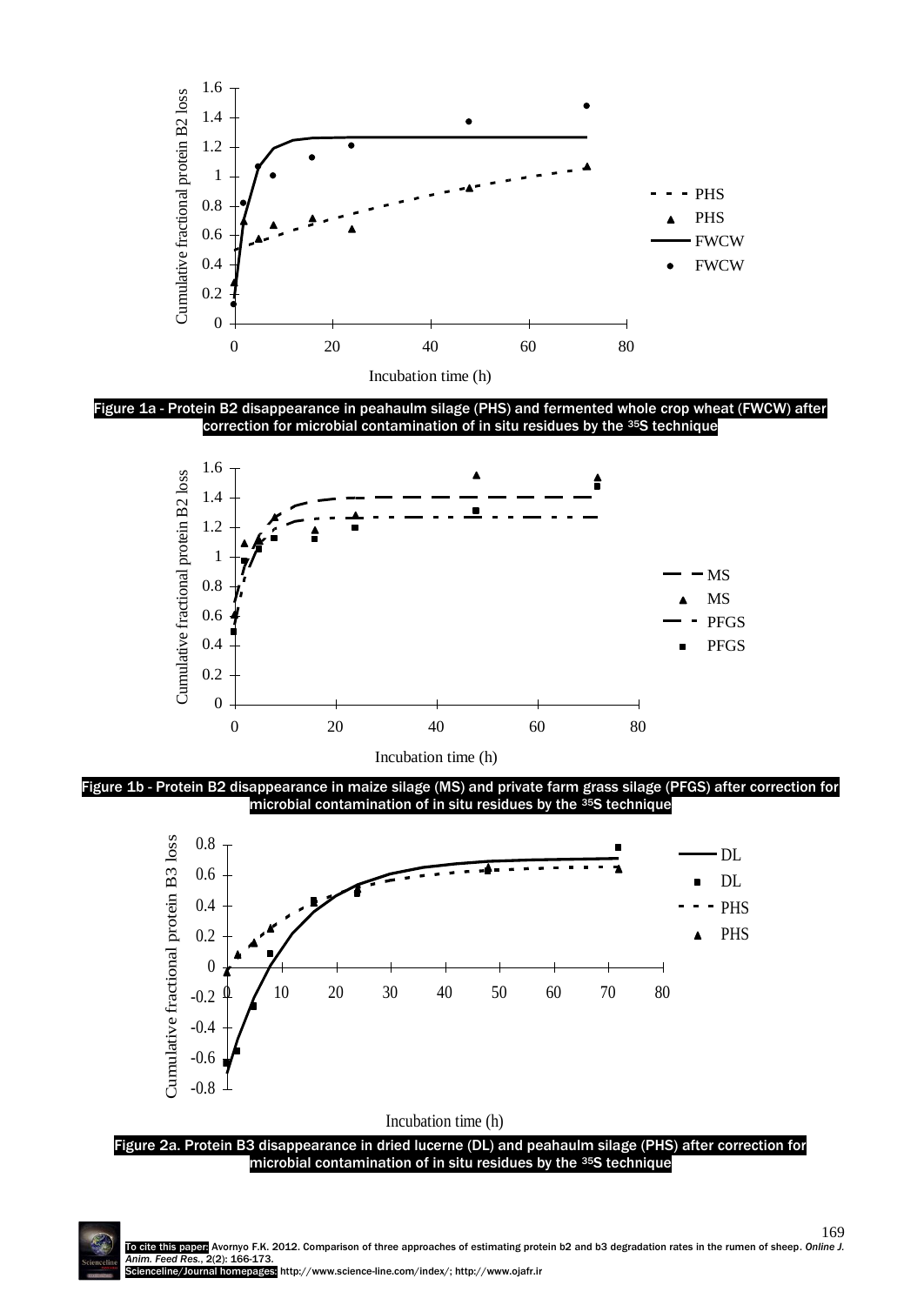

Figure 2b - Protein B3 disappearance in dairy unit grass silage (DUGS) and fermented whole crop wheat (FWCW) after correction for microbial contamination of in situ residues by the <sup>35</sup>S technique

The washing loss of protein B3 of DL and FWCW were negative values (Figures 2a and 2b) and the asymptotes of the curves were below one.

## Feed fractions

Soluble crude protein determined with borate phosphate buffer was compared with that estimated as the quickly degradable protein "a" in the in situ procedure (Table 1). While the values by the two methods correlated ( $r^2$ 0.80; P<0.05), protein solubility in borate buffer was considerably lower than that estimated by the in situ method (P<0.01).

Table 1 - Protein soluble in borate phosphate buffer (Cornell) and the in situ soluble crude protein ("a") obtained by fitting 35S corrected nitrogen disappearance data to the exponential equation of Mehrez and Orskov (1977) for the test feeds<sup>a</sup>, fraction of total protein

|                            |      |      |            | Feed        |             |             |             |                                                                                                                                                     |
|----------------------------|------|------|------------|-------------|-------------|-------------|-------------|-----------------------------------------------------------------------------------------------------------------------------------------------------|
| <b>Method</b>              | DL   | MS   | <b>PHS</b> | <b>DUGS</b> | <b>PFGS</b> | <b>FWCW</b> | <b>Mean</b> |                                                                                                                                                     |
| Cornell                    | 0.35 | 0.56 | 0.41       | 0.61        | 0.70        | 0.74        | 0.56        |                                                                                                                                                     |
| In situ                    | 0.57 | 0.73 | 0.58       | 0.74        | 0.86        | 0.74        | 0.70        | $0.022:$ P<0.01                                                                                                                                     |
|                            |      |      |            |             |             |             |             | <sup>a</sup> Feed: DL, dried Lucerne; MS, maize silage; PHS, peahaulm silage; DUGS, dairy unit grass silage; PFGS, private farm grass silage; FWCW, |
| fermented whole crop wheat |      |      |            |             |             |             |             |                                                                                                                                                     |

The protein B2 pools by the gravimetric method were compared with those by the Cornell chemical method and by the curve peeling method (Table 2). There was largely no correlation between the values produced by the methods. The results of the Cornell chemical method were higher than the equivalent gravimetric and curve peeling methods (P<0.01). The data sets produced by the gravimetric and curve peeling did not differ significantly.

| Table 2 - The protein B2 and B3 (fraction of total protein) pools, of the analyzed feeds <sup>a</sup> , estimated by the Cornell |
|----------------------------------------------------------------------------------------------------------------------------------|
| chemical method, the gravimetric method and the curve peeling method                                                             |

|                | <b>Protein B2</b> |            |                |                    | <b>Protein B3</b> |                |  |  |
|----------------|-------------------|------------|----------------|--------------------|-------------------|----------------|--|--|
| Feed           | Gravimetric       | Curve      | <b>Cornell</b> | <b>Gravimetric</b> | Curve             | <b>Cornell</b> |  |  |
|                |                   | peeling    |                |                    | peeling           |                |  |  |
| <b>DL</b>      | 0.12              | 0.21       | 0.42           | 0.26               | 0.14              | 0.16           |  |  |
| <b>MS</b>      | 0.13              | 0.05       | 0.33           | 0.13               | 0.14              | 0.05           |  |  |
| <b>PHSb</b>    | 0.26              | 0.04       | 0.37           | 0.17               | 0.41              | 0.16           |  |  |
| <b>DUGS</b>    | 0.10              | 0.05       | 0.16           | 0.19               | 0.16              | 0.18           |  |  |
| <b>PFGS</b>    | 0.10              | 0.10       | 0.19           | 0.01               | 0.05              | 0.07           |  |  |
| <b>FWCW</b>    | 0.14              | 0.14       | 0.16           | 0.07               | 0.02              | 0.04           |  |  |
| Mean           | 0.14              | 0.10       | 0.27           | 0.14               | 0.15              | 0.11           |  |  |
| s.e.m.; Po     | 0.032; P < 0.01   |            |                |                    | $0.029; P=0.58$   |                |  |  |
| d <sub>r</sub> |                   | 0.12       | 0.21           |                    | 0.23              | 0.59           |  |  |
| Pe             |                   | $P = 0.51$ | $P = 0.36$     |                    | $P = 0.34$        | $P = 0.07$     |  |  |

<sup>a</sup> Feed: DL, dried lucerne; MS, maize silage; PHS, peahaulm silage; DUGS, dairy unit grass silage; PFGS, private farm grass silage; FWCW fermented whole crop wheat. <sup>b</sup>peas in the sample were not crushed before the in situ analysis. <sup>o</sup>P was the level of significance of the difference between the means. <sup>d</sup>r<sup>2</sup> was obtained by relating the gravimetric values to the other values. <sup>e</sup>P was the corresponding significance of the  $r^2$  values.

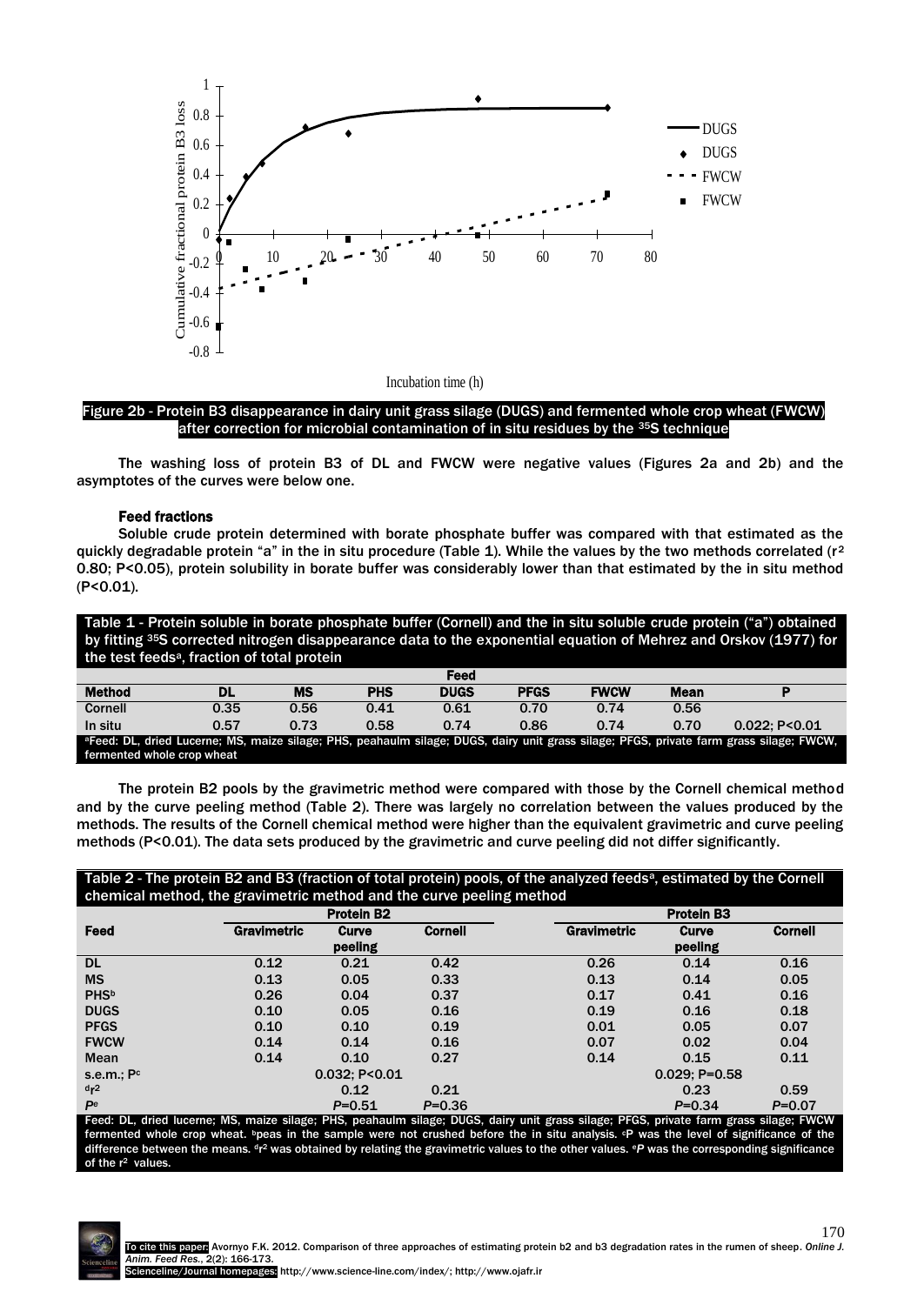Protein B3 sizes by the three methods did not reveal significant difference although curve peeling was the highest followed by the gravimetric and then the Cornell estimates.

# Degradation rates

The rates of degradation of the protein B2 pools determined gravimetrically, with the exception of PHS and MS, tended to be higher than those given in the Cornell data bank, and determined by curve peeling (Table 3). The protein B2 rates of degradation were not significantly correlated between the methods. However, when the three methods were compared again with regard to their estimation of the degradation rate of protein B3, a real difference (P<0.01) was revealed with the gravimetric values being the highest followed by curve peeling before the Cornell data bank values.

Table 3 - The degradation rates (per hour) of the feed<sup>a</sup> proteins B2 and B3 fractions estimated by the Cornell<sup>b</sup> chemical method, the gravimetric method and the curve peeling method

|                 | <b>Protein B2</b> |            |                | <b>Protein B3</b> |          |                |  |
|-----------------|-------------------|------------|----------------|-------------------|----------|----------------|--|
| Feed            | Gravimetric       | Curve      | <b>Cornell</b> | Gravimetric       | Curve    | <b>Cornell</b> |  |
|                 |                   | peeling    |                |                   | peeling  |                |  |
| <b>DL</b>       | <b>NE</b>         | 0.20       | 0.09           | 0.09              | 0.04     | 0.01           |  |
| <b>MS</b>       | 0.20              | 0.26       | 0.12           | <b>NE</b>         | 0.06     | 0.002          |  |
| <b>PHSc</b>     | 0.01              | 0.21       | 0.14           | 0.07              | 0.02     | 0.02           |  |
| <b>DUGS</b>     | <b>NE</b>         | 0.11       | 0.15           | 0.10              | 0.04     | 0.01           |  |
| <b>PFGS</b>     | 0.30              | 0.08       | 0.15           | <b>NE</b>         | 0.03     | 0.01           |  |
| <b>FWCW</b>     | 0.30              | 0.05       | 0.10           | 0.002             | 0.01     | 0.002          |  |
| Mean            | 0.20              | 0.15       | 0.13           | 0.07              | 0.03     | 0.01           |  |
| $(\pm)$ s.e.m.  | 0.051             | 0.042      | 0.042          | 0.010             | 0.009    | 0.009          |  |
| P <sup>d</sup>  |                   | $P = 0.53$ |                |                   | P < 0.01 |                |  |
| er <sup>2</sup> |                   | 0.47       | 0.10           |                   | 0.85     | 0.32           |  |
| P <sub>f</sub>  |                   | $P = 0.31$ | $P = 0.68$     |                   | $P=0.09$ | $P = 0.43$     |  |

Feed: DL, dried lucerne; MS, maize silage; PHS, peahulm silage; DUGS, dairy unit grass silage; PFGS, private farm grass silage; FWCW fermented whole crop wheat. bThe Cornell values were taken from their data bank that has been installed on a computer in the Nutrition Laboratory, 307 Huntingdon Road, Cambridge, UK. epeas in the sample were not crushed before the in situ analysis. NE, not estimated. <sup>a</sup>P was the level of significance of the difference between the means. <sup>e</sup>r<sup>2</sup> was obtained by relating the gravimetric values to the other values. *'P* was the corresponding significance of the r<sup>2</sup> value.

# Table 4 - A comparison of the amounts of protein B2 and B3 measured in the original feed sample and in its zero h in situ (gravimetric determination) residue. Values are fraction of total feed protein

| <b>Protein fractions<sup>a</sup></b>                                                                                                 |                 |               |                 |               |                 |                                        |  |
|--------------------------------------------------------------------------------------------------------------------------------------|-----------------|---------------|-----------------|---------------|-----------------|----------------------------------------|--|
| Feedb                                                                                                                                | PB2 in original | PB2 in zero h | PB3 in original | PB3 in zero h | <b>B2+B3</b> in | B <sub>2</sub> +B <sub>3</sub> in zero |  |
|                                                                                                                                      | feed            | residue       | feed            | residue       | original feed   | h residue                              |  |
| <b>DL</b>                                                                                                                            | 0.42            | 0.11          | 0.16            | 0.26          | 0.58            | 0.37                                   |  |
| <b>MS</b>                                                                                                                            | 0.33            | 0.13          | 0.05            | 0.14          | 0.38            | 0.27                                   |  |
| <b>PHS</b>                                                                                                                           | 0.37            | 0.26          | 0.16            | 0.16          | 0.53            | 0.42                                   |  |
| <b>DUGS</b>                                                                                                                          | 0.16            | 0.09          | 0.18            | 0.19          | 0.34            | 0.28                                   |  |
| <b>PFGS</b>                                                                                                                          | 0.19            | 0.10          | 0.07            | 0.01          | 0.26            | 0.11                                   |  |
| <b>FWCW</b>                                                                                                                          | 0.16            | 0.14          | 0.04            | 0.06          | 0.20            | 0.20                                   |  |
| Mean                                                                                                                                 | 0.27            | 0.14          | 0.11            | 0.14          | 0.38            | 0.28                                   |  |
| s.e.m; P                                                                                                                             | 0.030: P<0.05   |               | $0.017:$ P=0.28 |               | 0.021: P<0.05   |                                        |  |
| Feed: DL, dried lucerne; MS, maize silage; PHS, peahulm silage; DUGS, dairy unit grass silage; PFGS, private farm grass silage; FWCW |                 |               |                 |               |                 |                                        |  |
| fermented whole crop wheat. <sup>a</sup> Protein fractions: PB2, protein B2; PB3, protein B3.                                        |                 |               |                 |               |                 |                                        |  |

## **DISCUSSION**

The gravimetric method quantitatively measured feed protein fraction disappearance over time. In the process, many variables such as dry matter (DM), crude protein (CP), NDIP, ADIP and microbial contamination were estimated on the in situ residue, each with its associated error. Therefore feeds with a low amount of proteins B2 and B3, for example, PFGS with only 0.07 and MS with only 0.05, of CP as protein B3, did not produce meaningful curves for these fractions.

The in situ prediction of the immediately soluble and completely degradable protein "a" was higher when compared to the protein soluble in borate buffer. An examination of the measured zero h residue indicated that apart from a suggestion of fine particle loss, there was probably a redistribution of the protein B2 fraction. Some amount of protein B2 probably became soluble and was lost during the machine washing, which explains the bigger in situ "a" than the Cornell soluble crude protein (Table 1). Table 4 also shows a lower value for protein B2+B3 in the zero h residue compared to that in the original feed. This was in spite of the apparently bigger values for protein B3 in the zero h residues compared to that in the original feed. Hence there was a bigger loss of protein B2 in the zero h residue than could be offset by the increase in protein B3 in the zero h residue. Pichard and Van Soest (1977) have noticed the presence of a very rapidly degradable insoluble protein fraction with a half-life of about 10 min. After only machine washing of the feeds to determine the zero h incubation, the protein B2 of the resulting residue was found to be lower (P<0.05) than that measured in the feed while the protein B3 appeared to be higher than that determined in the feed. It is likely that the in situ process had affected protein B2 to render a portion

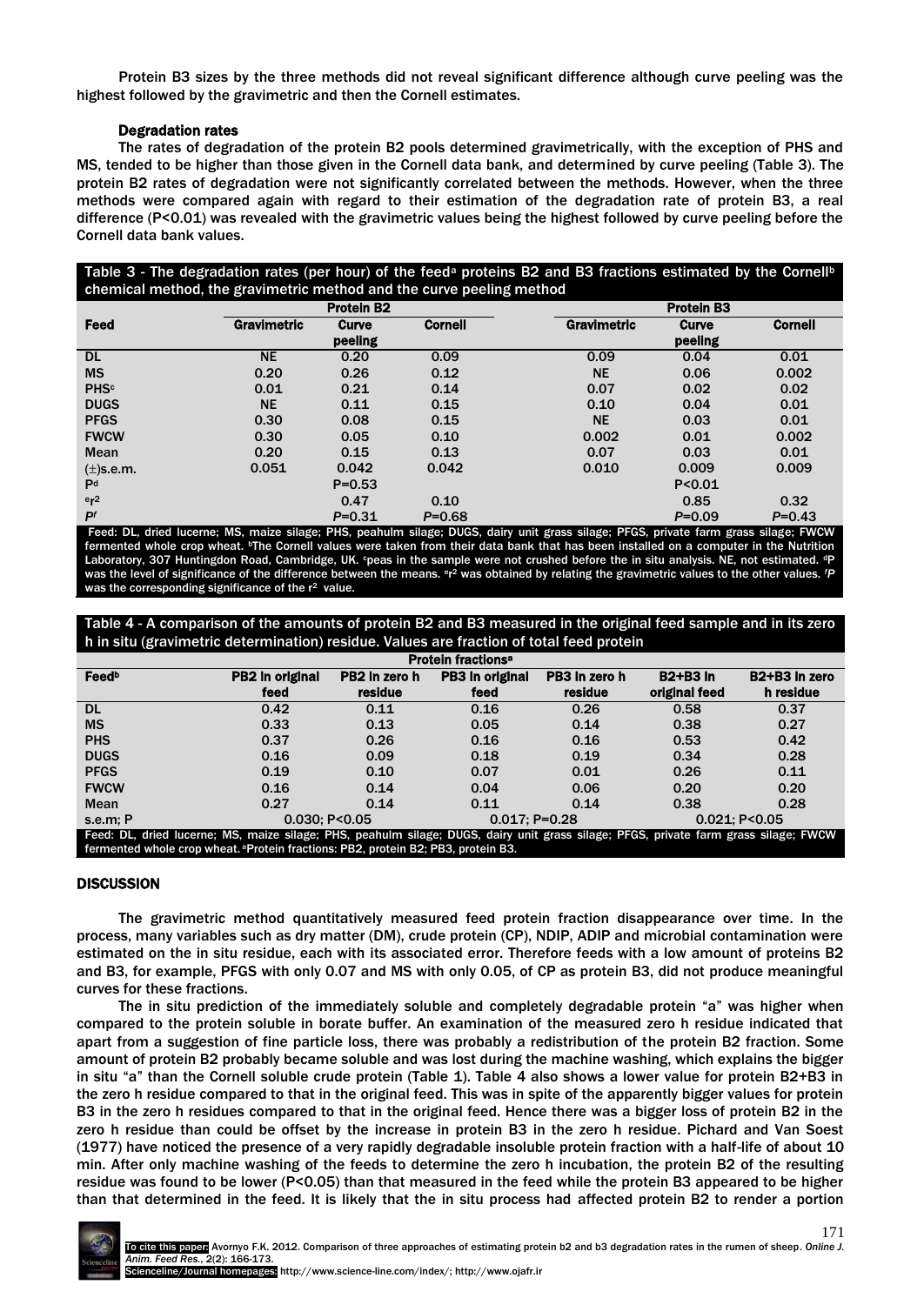resistant to solubility in neutral detergent solution. Lanzas et al. (2008) arrived at a conclusion that in order to improve upon the Cornell protein model, protein fractions B2 and B3 should be merged because they were convinced that B3 was degraded at a faster rate than given in the Cornell model. The new rates they assumed were still found to be too slow for prediction of undegraded B3 flow at the omasum. Their new B3 degradation rates still seem to be lower than the rates determined by the gravimetric method.

Summation of the B2 and B3s of the feeds studied was 0.10 less in the zero h residue than the original feed (Table 4). This means varying amounts of protein B2 were also probably lost during machine washing.

The separate comparisons of the protein B2 and B3 sizes obtained by curve peeling in this study, and those reported in Mansbridge (1996) also indicated a lower protein B2 and a higher protein B3 than estimated by the Cornell chemical method. The method of curve peeling may be less accurate because at shorter incubation time points, substantial amounts of protein B2 would have disappeared from in situ bags. The rate of degradation of protein B2 is therefore likely to be underestimated by the curve peeling method. Suggestively higher degradation rates were estimated by the gravimetric method that calls for an evaluation of the Cornell data bank values. The lack of a good correlation between the rates estimated by the gravimetric method and by curve peeling or from the Cornell data bank may be because the Cornell degradation rates were those of feeds which were only nominally similar to the ones studied, and would have different physical and chemical characteristics.

## **CONCLUSION**

The gravimetric method gave higher rates of degradation of protein B2 and B3 (P<0.01) of the feeds, when compared to those listed in the Cornell data bank and those determined by curve peeling. Further testing of the gravimetric technique may be needed to ascertain its usefulness.

#### ACKNOWLEDGMENTS

The authors are very grateful to the Cambridge Commonwealth Trust and the Committee of Vice Chancellors and Principals for awarding an Overseas Research Studentship which made it possible for this work to be initiated. The authors also wish to express their sincere gratitude to the University of Cambridge for providing facilities for this work to be done.

## **REFERENCES**

- Agricultural and Food Research Council (1992). Technical Committee on responses to nutrients: Nutritive requirements of ruminant animals: protein. Nutr. Abtrs. Revs. (Series B) (Report No. 9), pp. 65-71.
- Avornyo FK (1999). Estimation of degradability of feed protein in the rumen. Unpublished PhD dissertation, University of Cambridge, UK.
- Gosselink JMJ, Dulphy JP, Poncet C, Aufrere J, Tamminga S and Cone JW (2004). Rumen escape nitrogen from forages in sheep: comparison of in situ and in vitro techniques using in vivo data. Animal Feed Science and Technology, 166: 35-51.
- Lanzas C, Broderick GA, Fox DG (2008). Improved feed protein fractionation schemes for formulating rations with the Cornell Net Carbohydrate and Protein System. Journal of Dairy Science, 91: 4881-4891.
- Licitra G, Hernandez TM, Van Soest PJ, 1996. Standardization of procedures for nitrogen fractionation of ruminant feeds. Anim. Feed Sci. Technol., 57(4): 347-358.
- Mansbridge R (1996). To establish a database of UK forages and raw materials for the Cornell Net Carbohydrate and Protein System (CNCPS). Report authorized and supervised by Dr. Bridget Drew. Centre Manager. ADAS Bridgets, Martyr Worthy, Winchester, Hampshire, SO21 1AP, UK.
- Mathers JC, Aitchison EM (1981). Direct estimation of the extent of contamination of food residues by microbial matter after incubation within synthetic fibre bags in the rumen. J. agric. Sci., Camb. 96: 691- 693.
- Mathis CP, Cochran RC, Vanzant ES, Abdelgadir IEO, Heldt JS, Olson KC, Johnson DE, Cato, J, Faulkner D, Horn G, Paisley S, Mass R, Moore K, Halgerson J (2001). A collaborative study comparing an in situ protocol with single time-point enzyme assays for estimating ruminal protein degradability of different forages. Animal Feed Science and Technology, 93: 31-42.
- Mehrez AZ, Orskov ER (1977). A study of the artificial fibre bag technique for determining the digestibility of feeds in the rumen. J. Agric. Sci. Camb. 88: 645-650.
- Nocek JE, English JE (1986). In situ degradation kinetics: Evaluation of rate determination procedure. J. Dairy Sci. 69: 77-87.

Pichard G, Van Soest PJ, (1977). Protein solubility in ruminant feeds. Proc. Cornell Nutr. Conf. 91-98.

SAS Institute Inc., (1990). SAS/STAT User's Guide, Version 6, 4th Edition, 1, Cary, NC.

- Shannak S, Sudekum KH and Susenbeth A (2000). Estimating ruminal crude protein degradation with in situ and chemical fractionation procedures. Animal Feed Science and Technology, 85: 195-214.
- Sniffen CJ, O'Connor JD, Van Soest PJ, Fox DG, Russell JB (1992). A Net Carbohydrate and Protein System for evaluating cattle diets: II. Carbohydrate and protein availability. J. Anim. Sci. 70: 3562-3577.